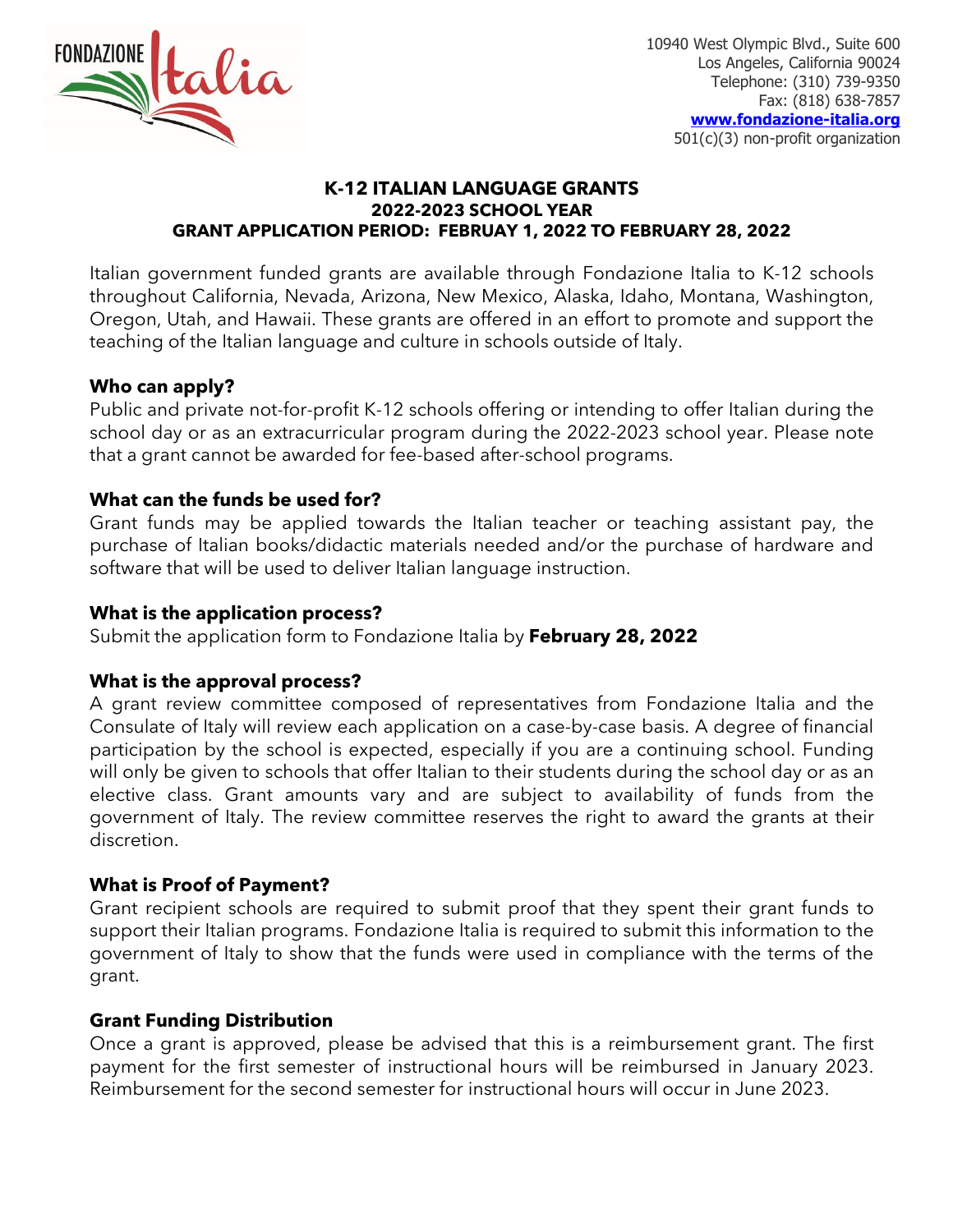

10940 Wilshire Blvd., Suite 600 Los Angeles, California 90024 Telephone: (310) 739-9350 Fax: (818) 638-7857

**[www.fondazione-italia.org](http://www.fondazione-italia.org/) www.italianfoundation.org**

## **GRANT APPLICATION K-12 ITALIAN LANGUAGE PROGRAM 2022-2023 School Year**

| <b>SECTION 1 - SCHOOL INFORMATION</b>                                                                                |                                                           |                                                           |                         |                                                           |   |                                                           |  |
|----------------------------------------------------------------------------------------------------------------------|-----------------------------------------------------------|-----------------------------------------------------------|-------------------------|-----------------------------------------------------------|---|-----------------------------------------------------------|--|
| School Name:                                                                                                         |                                                           |                                                           | Grades Taught:          |                                                           |   |                                                           |  |
| Full Address:                                                                                                        |                                                           |                                                           | School Website:         |                                                           |   |                                                           |  |
| Type of School:                                                                                                      | Public<br>$\Box$                                          | Private<br>$\Box$                                         | <b>School District:</b> |                                                           |   |                                                           |  |
| School Principal:                                                                                                    |                                                           |                                                           | E-mail:                 |                                                           |   |                                                           |  |
| Contact Person:                                                                                                      |                                                           |                                                           | Telephone:              |                                                           |   |                                                           |  |
| Does your school currently have an Italian program?<br>(If no, skip to Section 2)                                    |                                                           | E-mail:<br>Yes                                            | □                       | No                                                        | П |                                                           |  |
| Is the Italian program offered as a foreign language elective?                                                       |                                                           | Yes                                                       | □                       | No                                                        | □ |                                                           |  |
|                                                                                                                      | What languages are currently being taught at your school? |                                                           |                         |                                                           |   |                                                           |  |
| Please provide us with a brief history of enrollment numbers<br>for your Italian program:                            |                                                           | 2019/2020<br>Level 1:<br>Level 2:<br>Level 3:<br>Level 4: |                         | 2020/2021<br>Level 1:<br>Level 2:<br>Level 3:<br>Level 4: |   | 2021/2022<br>Level 1:<br>Level 2:<br>Level 3:<br>Level 4: |  |
| Do you offer an Italian AP® level?                                                                                   |                                                           | Yes                                                       | □                       | No                                                        | п |                                                           |  |
| If yes, how many students took the AP® Italian exam in<br>2020? How many are estimated to take it 2021?              |                                                           |                                                           |                         | 2021 2020                                                 |   |                                                           |  |
| If your school currently has an instructor for your Italian<br>program, please provide their name and email address: |                                                           | Name:                                                     |                         |                                                           |   |                                                           |  |
|                                                                                                                      |                                                           | Email:                                                    |                         |                                                           |   |                                                           |  |
| Does your Italian teacher teach other subjects? If yes,<br>which subjects?                                           |                                                           |                                                           |                         |                                                           |   |                                                           |  |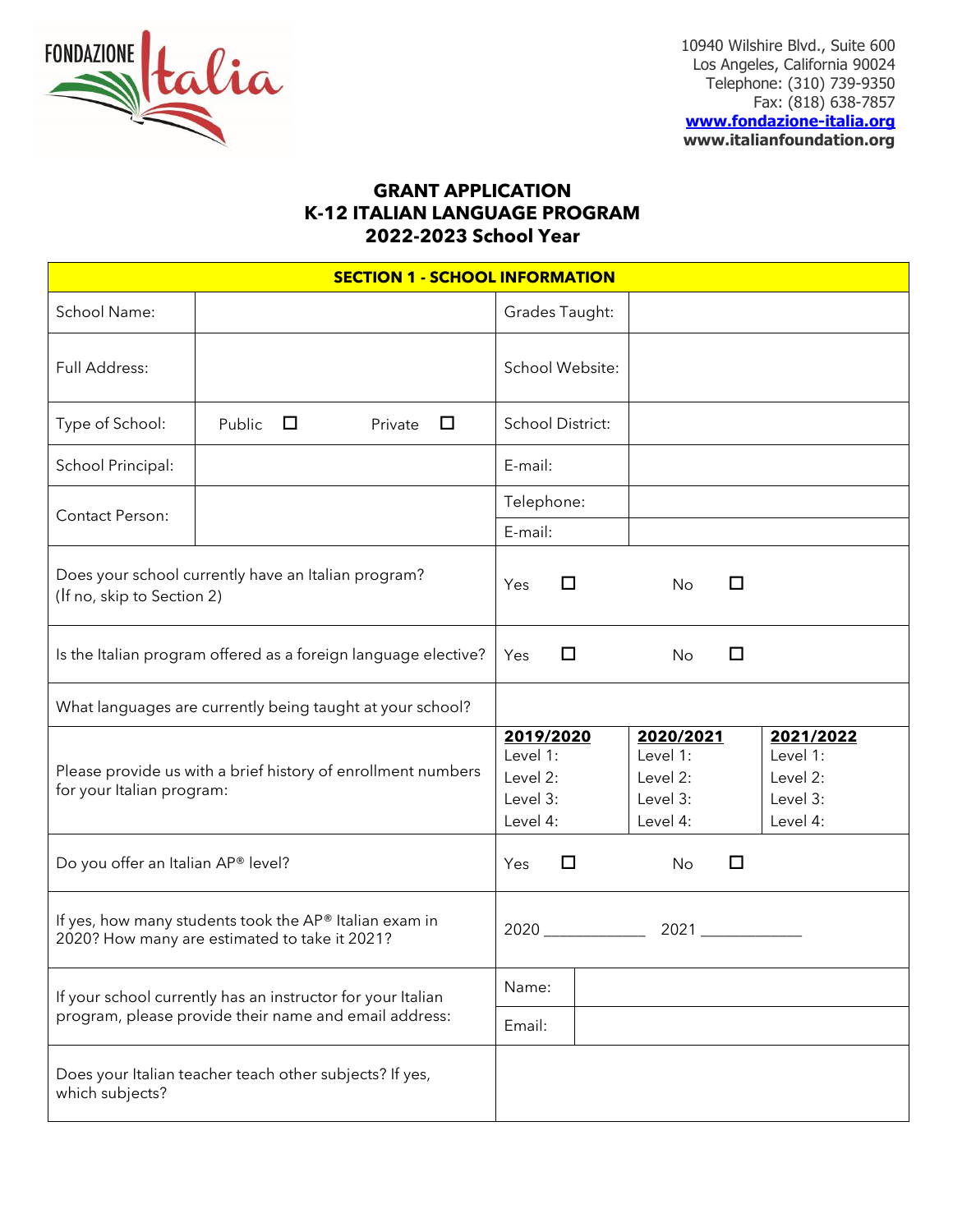| <b>SECTION 2 - PROGRAM DESCRIPTION</b>                                                      |     |             |                    |  |  |
|---------------------------------------------------------------------------------------------|-----|-------------|--------------------|--|--|
| Anticipated start and end dates of the Italian program:                                     |     | 12022<br>†റ | /2023              |  |  |
| Will the grades given for the Italian classes be<br>reported in the students' report cards? | Yes |             | $\mathbf{L}$<br>No |  |  |

|    | <b>SECTION 3 - PROPOSED CLASS SCHEDULE</b><br>(continue on separate paper if necessary if you have more than 5 levels) |                                         |                                           |                         |                                |                                                  |
|----|------------------------------------------------------------------------------------------------------------------------|-----------------------------------------|-------------------------------------------|-------------------------|--------------------------------|--------------------------------------------------|
|    | <b>Class Level</b>                                                                                                     | <b>Anticipated</b><br><b>Enrollment</b> | # of Class<br><b>Meetings</b><br>per week | # of<br><b>Sections</b> | <b>Total hours</b><br>per week | <b>Proposed Class Schedule</b><br>(Day and Time) |
| 1. | Italian 1                                                                                                              |                                         |                                           |                         |                                |                                                  |
| 2. | Italian 2                                                                                                              |                                         |                                           |                         |                                |                                                  |
| 3. | Italian 3                                                                                                              |                                         |                                           |                         |                                |                                                  |
| 4. | Italian 4                                                                                                              |                                         |                                           |                         |                                |                                                  |
| 5. | AP Italian                                                                                                             |                                         |                                           |                         |                                |                                                  |

| <b>SECTION 4 - PROGRAM BUDGET</b>                                                                                                                                                                           |             |
|-------------------------------------------------------------------------------------------------------------------------------------------------------------------------------------------------------------|-------------|
| Anticipated <b>total</b> number of in-class Italian instruction hours for the year:                                                                                                                         |             |
| Please indicate hourly rate for the Italian instructor/assistant:                                                                                                                                           | \$<br>/hour |
| Estimated cost for the instructor for the school year:                                                                                                                                                      | \$          |
| Estimated cost of requested textbooks/didactic materials:<br>(Please attach a list of the materials and quantities you would like to<br>purchase. The final amount should include sales taxes and shipping) | \$          |
| A. ESTIMATED TOTAL PROGRAM COST                                                                                                                                                                             | S           |

| <b>SECTION 5 - SCHOOL'S FINANCIAL CONTRIBUTION TOWARDS THE PROGRAM</b> |    |  |  |
|------------------------------------------------------------------------|----|--|--|
| Amount school will contribute for instructor compensation:             |    |  |  |
| Amount school will contribute for textbooks/didactic materials:        |    |  |  |
| <b>B. TOTAL SCHOOL CONTRIBUTION TOWARDS PROGRAM</b>                    | -5 |  |  |

| <b>SECTION 6 - GRANT REQUEST</b>                                            |  |  |  |
|-----------------------------------------------------------------------------|--|--|--|
| <b>TOTAL GRANT FUNDING REQUESTED</b><br>(subtract line B from line A above) |  |  |  |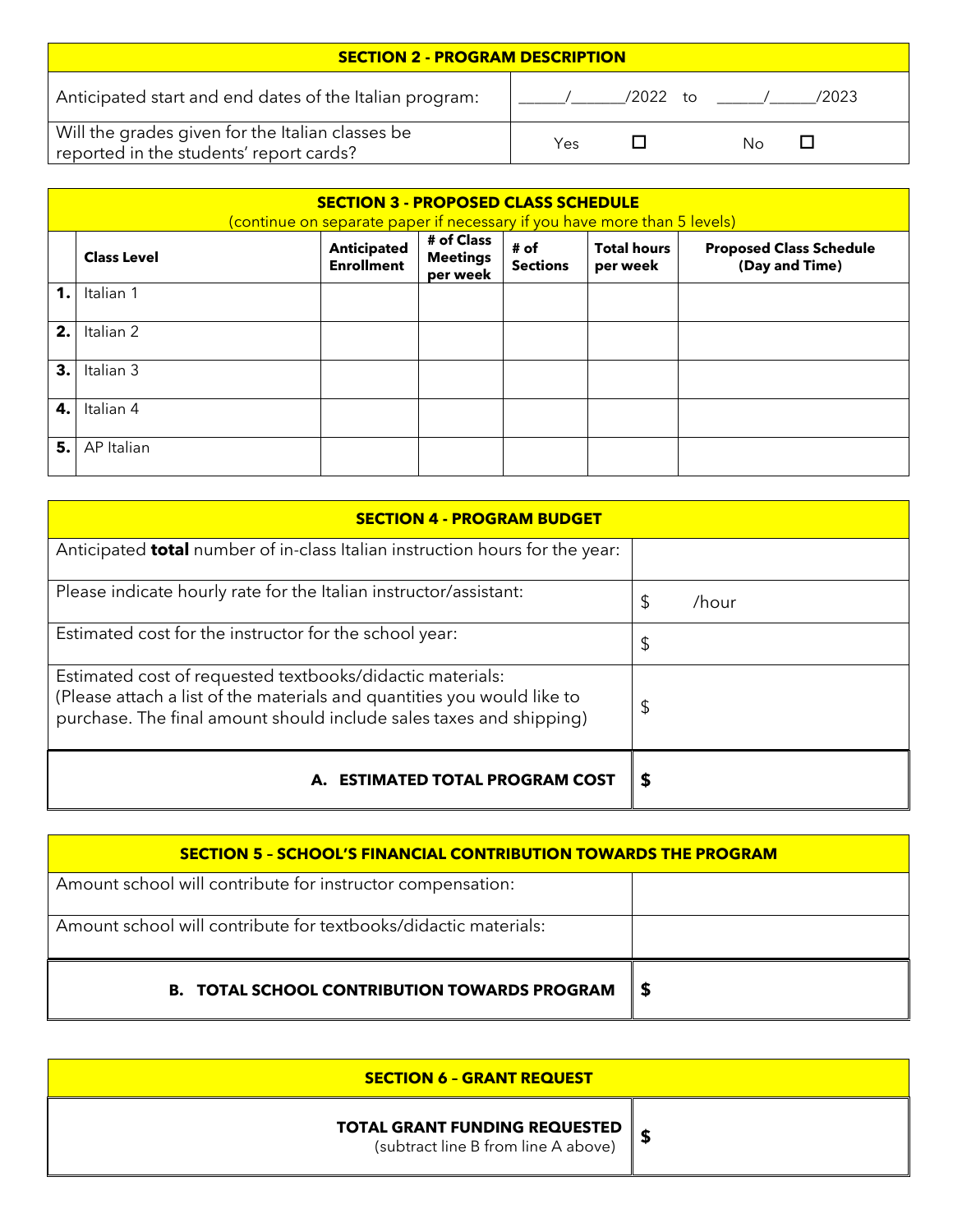| <b>SECTION 7 - PROPOSED PROGRAM OBJECTIVES</b>                                                                                                                                                                                                                                 |
|--------------------------------------------------------------------------------------------------------------------------------------------------------------------------------------------------------------------------------------------------------------------------------|
| (Please continue on separate paper, if needed)                                                                                                                                                                                                                                 |
| Why does your school want to start/expand an Italian language program and what are your school's objectives<br>for the Italian language program?                                                                                                                               |
|                                                                                                                                                                                                                                                                                |
| Are you presently receiving/seeking other sources of funding for the program? In the event that you do not<br>receive a grant, how do you plan to sustain/fund the Italian program in subsequent years?                                                                        |
| Do you plan to request a grant for the 2023-2024 school year? If so, how much will you request and what will                                                                                                                                                                   |
| you need the grant for?                                                                                                                                                                                                                                                        |
| If applicable, what is title of current Italian textbook used?                                                                                                                                                                                                                 |
| Please briefly explain how the Italian teacher will integrate these materials within the Italian curriculum, (i.e.,<br>AP® Courses, cultural projects, lesson plans, student books, etc.) and how this grant will benefit your school<br>and/or your existing Italian program. |
|                                                                                                                                                                                                                                                                                |